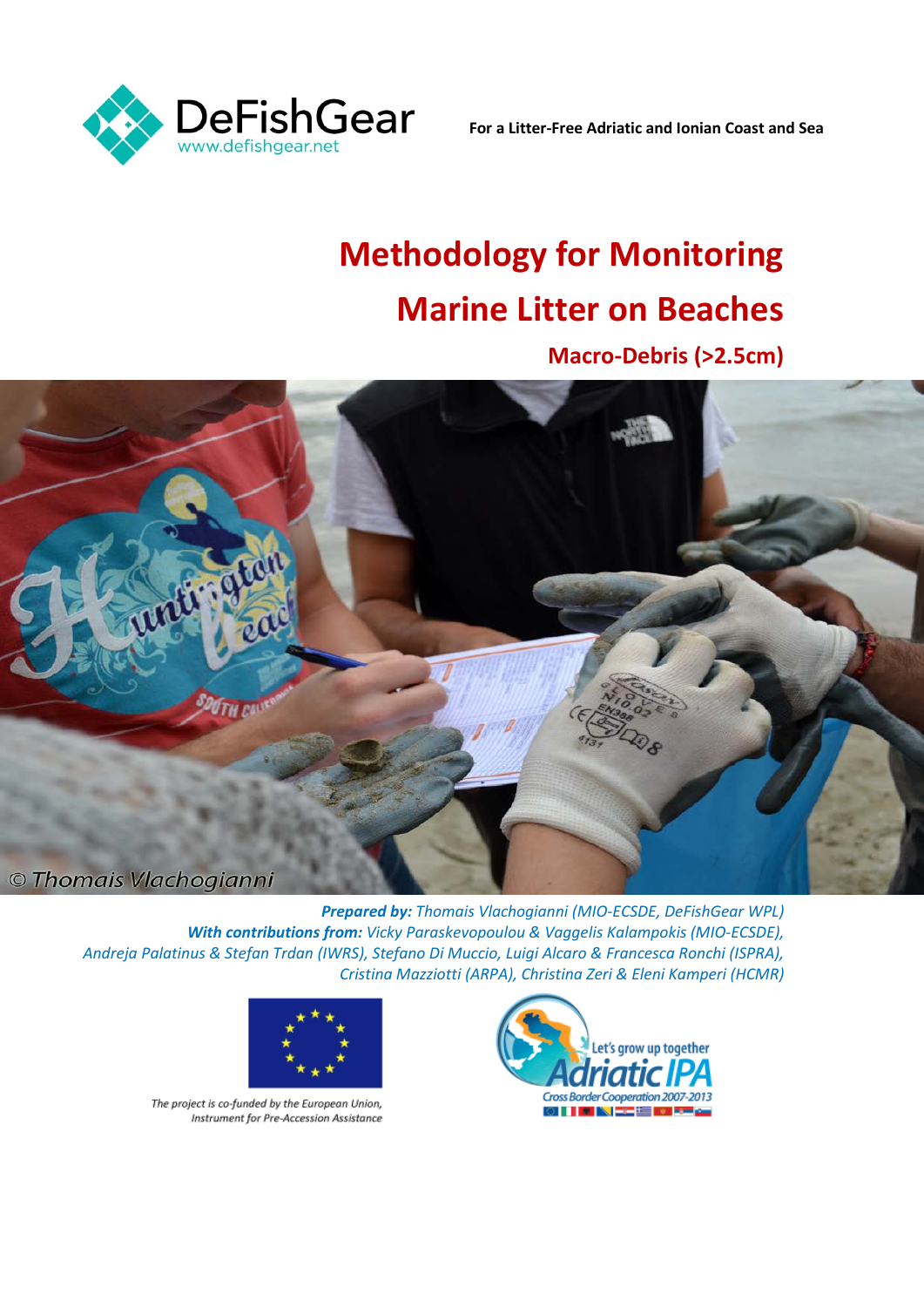**www.defishgear.net**



The IPA-Adriatic funded DeFishGear project aims to facilitate efforts for integrated planning to reduce the environmental impacts of litter-generating activities and ensure the sustainable management of the marine and coastal environment of the Adriatic-Ionian macroregion. The DeFishGear activities are implemented by a multi-disciplinary team comprising academia, research institutes, national and local authorities and NGOs from all seven countries of the Adriatic and Ionian Seas, reinforcing and strengthening cooperation and fostering joint and harmonized actions towards a litter-free Adriatic and Ionian Coast and Sea.

*This publication has been prepared by the DeFishGear Work Package Leader Mediterranean Information Office for Environment, Culture and Sustainable Development (MIO-ECSDE), with contributions from the DeFishGear partners: Institute for water of the Republic of Slovenia (Ljubljana, Slovenia), Italian National Institute for Environmental Protection and Research (Rome, Italy), Regional Agency for Environmental Protection in the Emilia-Romagna region (Bologna, Italy), Hellenic Centre for Marine Research (Anavyssos, Greece)*

*"This publication has been produced with the financial assistance of the IPA Adriatic Cross-Border Cooperation Programme. The contents of this publication are the sole responsibility of project partners and can under no circumstances be regarded as reflecting the position of the IPA Adriatic Cross-Border Cooperation Programme Authorities".*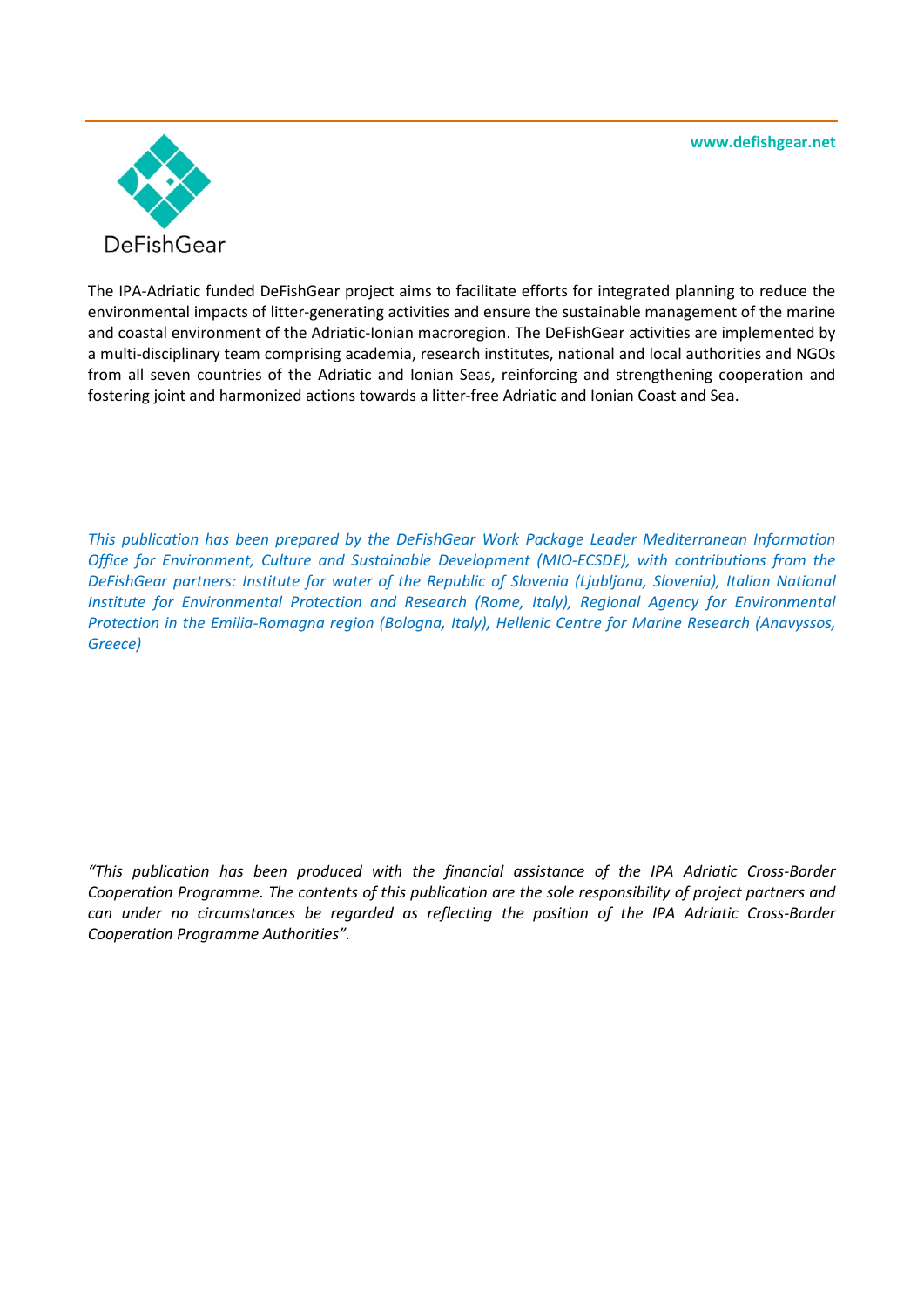#### **1. Introduction**

The following methodology has been prepared based on the EU MSFD TG10 "Guidance on Monitoring of Marine Litter in European Seas (2013)", the OSPAR "Guideline for Monitoring Marine Litter on the Beaches in the OSPAR Maritime Area (2010)" and the NOOA "Marine Debris Monitoring and Assessment: Recommendations for Monitoring Debris Trends in the Marine Environment (2013), taking into consideration the draft "UNEP/MAP MEDPOL Monitoring Guidance Document on Ecological Objective 10: Marine Litter (2014)".

#### **2. Site selection**

The sites to be monitored should be selected randomly but taking into consideration certain criteria. The selected beaches should be situated:

- $\checkmark$  In the vicinity of ports or harbors;
- $\checkmark$  In the vicinity of river mouths;
- $\checkmark$  In the vicinity of coastal urban areas;
- $\checkmark$  In the vicinity of tourism destinations;
- $\checkmark$  In relatively remote areas.

In addition, the selected beaches should:

- $\checkmark$  Have a minimum length of 100m;
- $\checkmark$  Be characterized by a low to moderate slope (~1.5-4.5º), which excludes very shallow tidal mudflat areas;
- $\checkmark$  Have clear access to the sea (not blocked by breakwaters or jetties);
- $\checkmark$  Be accessible to survey teams throughout the year;
- $\checkmark$  Ideally not be subject to cleaning activities. In case they are subjected to litter collection activities the timing of non-survey related beach cleaning must be known so that litter flux rates (the amount of litter accumulation per unit time) can be determined.

Make sure that the survey will not pose any threat to endangered or protected species and their habitats, such as sea turtles, sea birds or shore birds, marine mammals or sensitive beach vegetation; in many cases this would exclude protected areas but it depends on local management arrangements.

In each site selection, these criteria should be followed as closely as possible. However, when making the final selection of the beaches to be monitored the surveyors can use their expert judgment and experience related to the coastal area and marine litter situation in their respective country.

#### **3. Sampling units**

Within this methodology a sampling unit is defined as a fixed section of a beach covering the whole area from the strandline to the back of the beach. The sampling unit should be a 100-metre stretch of beach along the strandline and reaching to the back of the beach (see figure 1). The back of the beach needs to be explicitly identified using coastal features such as the presence of vegetation, dunes, cliff base, road, fence or other anthropogenic structures such as seawalls (either piled boulders or concrete structures). Two (2) sampling units (100-metre stretches) on the same beach should be monitored. They should be separated at least by a 50-metre stretch. The same sampling units should be monitored for all repeat surveys. In order to define the boundaries of each sampling unit, permanent reference points can be used and coordinates should be obtained by GPS. In case of heavily littered beaches, 100-metre stretches may be too difficult to survey and therefore two 50-metre stretches should be surveyed instead.

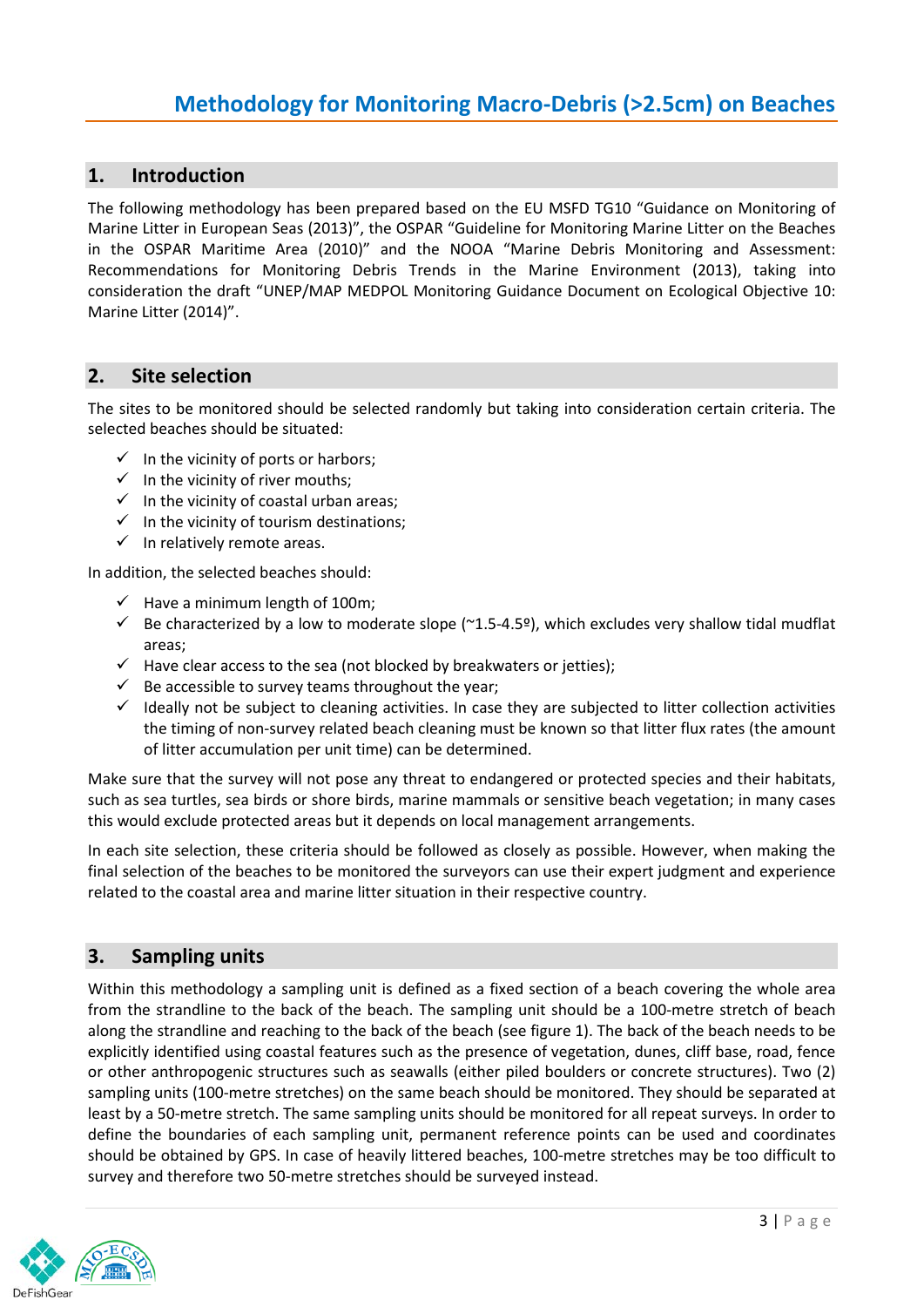

*Figure 1. The sampling unit.* 

### **4. Frequency and timing of surveys**

At least four surveys should be carried out in autumn, winter, summer and spring.

The proposed survey periods are:

- 1. Autumn: mid September-mid October
- 2. Winter: mid December-mid January
- 3. Spring: April
- 4. Summer: mid June-mid July

It should be kept in mind that any circumstances that may lead to unsafe situations for the surveyors such as heavy winds, etc. should not be undermined. The safety of the surveyors must always come first!

#### **5. Pre-survey characterization of sites**

Before any survey begins, shoreline characterization should be completed for each sampling unit. The GPS coordinates of all four corners of the sampling unit should be recorded. A site ID name should be created and used for the duration of the study. The site's special features, including characterization of the type of substrate (sand, pebbles, etc.), beach topography, beach usage, distances from urban settlements, shipping lanes, river mouths, etc., should be recorded using the 'Beach Identity Sheet' (Annex I). Digital photographs should be taken to document the physical characteristics of the monitoring site.

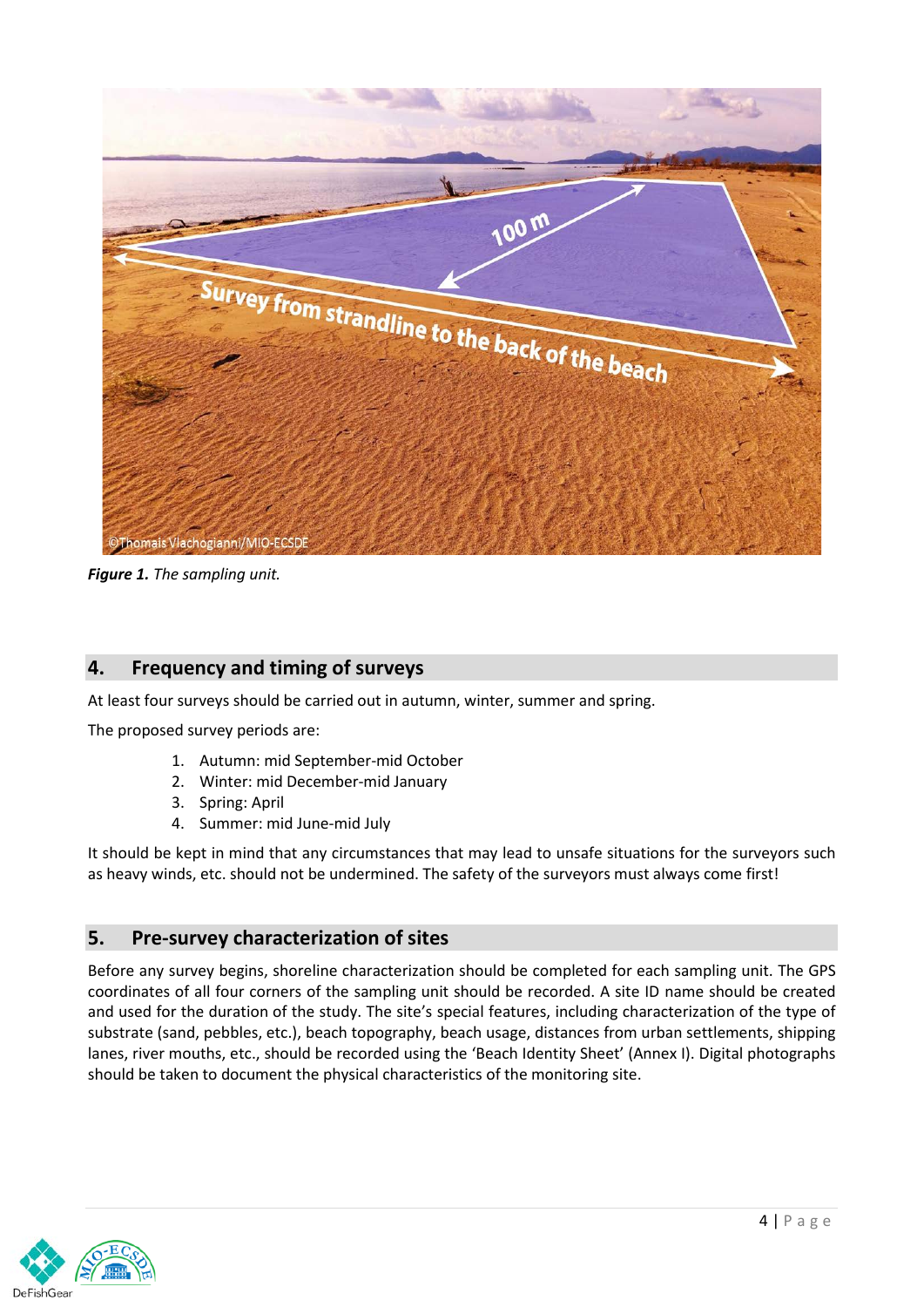#### **6. Litter size limits to be surveyed**

There are no upper size-limits for litter items to be recorded on beaches. But in order to ensure the inclusion of caps, lids, cigarette butts and other similar items in the quantification of beach litter, items as small as 2.5 cm in the longest dimension have to be recorded. In case such items are found in extremely high numbers, a 1-meter (rather than a 100-meter) beach transect should be used instead, saving effort and time.

#### **7. Collection and identification of litter**

Items found in the sampling unit will be classified by type according to the 'Master List' and accordingly entered in the 'Beach Litter Monitoring Sheet' (Annex II). On the sheet, each type of item is given a unique identification number. Data should be entered on the sheet while picking up the litter item.

Unknown litter or items that are not on the survey sheet should be noted in the appropriate "other item box". A short description of the item should then be included on the survey sheet. If possible, digital photos

#### **Interpreting small pieces of litter in a harmonized way**

- *Pieces of litter that are recognizable e.g. as a shopping bag (G3) should be registered as such.*
- *Pieces of materials that are not recognizable as an item e.g. plastic and/or polystyrene pieces should be counted according to their size (G75-G83).*

should be taken of the unknown items.

During the survey, all litter items should be sorted by 'category type', weighed and then removed from the beach. Larger items that cannot be removed (safely) by the surveyors should be marked, for example with paint spray (which meets environmentally friendly standards) so that they are not counted again at the next survey. The litter collected should be disposed of properly. Regional or national regulations and arrangements should be followed. If these do not exist, local municipalities should be informed.

#### **8. Quantification of litter**

The unit to be used to assess the litter density is 'number of items' and should be expressed as counts of litter items per square metre (m<sup>2</sup>). In addition, the main category types of litter items should be weighed.

#### **9. Equipment/Consumables**

The following items are necessary to carry out beach surveys:

- $\checkmark$  Digital camera
- $\checkmark$  Hand-held GPS unit
- $\checkmark$  Extra batteries (ideally rechargeable batteries)
- $\checkmark$  100-metre tape measure (fiberglass preferred)
- $\checkmark$  Flag markers/stakes
- $\checkmark$  First aid kit (to include sunscreen, bug spray, drinking water)
- $\checkmark$  Protective gloves
- $\checkmark$  Clipboard for each surveyor
- $\checkmark$  Recording sheets (printed on waterproof paper)
- $\checkmark$  Pencils
- $\checkmark$  Rubbish bags
- $\checkmark$  Rigid container and sealable lid to collect sharp items such as needles, etc.
- $\checkmark$  Appropriate clothing
- $\checkmark$  Scales (if possible to weigh your bags of collected debris)

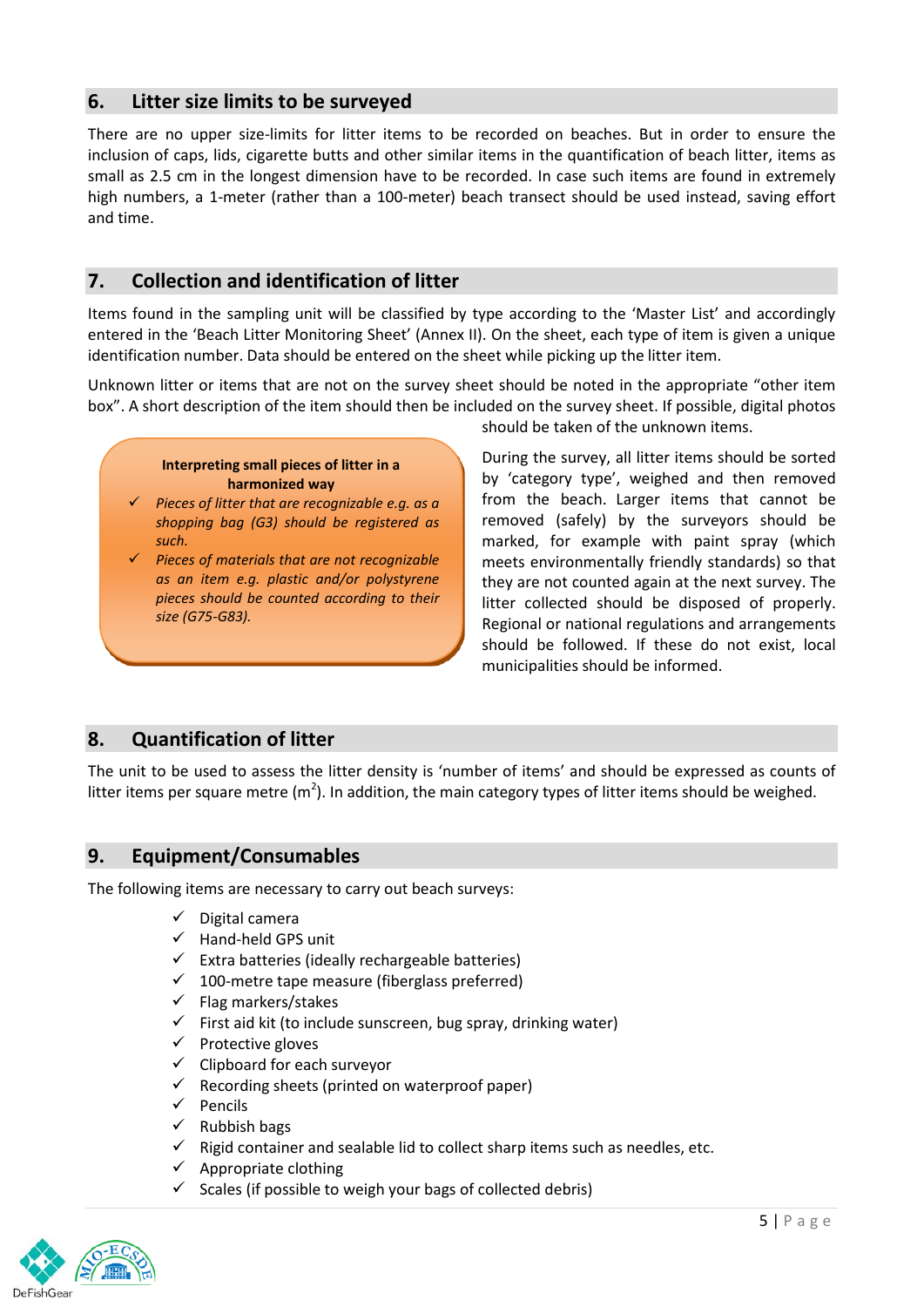### **10. Safety**

Safety should be the number one priority during any survey activity. Since this work is carried out in the field, there are a few inherent hazards. Caution should be used and the general safety guidelines presented below should be followed.

- Wear appropriate clothing. Be sure to wear close-toed shoes and gloves when handling debris as there may be sharp edges.
- If you come across a potentially hazardous material (e.g. oil or chemical drums, gas cans, propane tanks), contact competent authorities to report the item, providing as much information as possible. Do not touch the material or attempt to move it.
- Large, heavy objects should be left in place. Do not attempt to lift heavy debris objects as they may have additional water weight and lifting them could result in injury.
- When in doubt, don't pick it up! If unsure of an item, do not touch it. If the item is potentially hazardous, report it to the appropriate authorities.
- Do not conduct field operations in severe weather conditions.
- Be aware of your surroundings and be mindful of 'trip and fall' hazards.
- Carry a means of communication for emergencies, for example a cell phone.
- Always carry a first aid kit. The kit should include an emergency water supply and sunscreen, as well as bug spray.
- Understand the symptoms of heat stress and actions to treat it.
- Make sure to carry enough water.
- Let someone know where you are and when you expect to return.
- The surveyor team should be composed of at least two people.

#### **11. Additional considerations**

The amount and type of litter found on beaches can be influenced by different circumstances. To ensure that data will be analyzed and interpreted properly these circumstances must be recorded. Indicative examples of such circumstances include: events that may lead to unusual types and/or amounts of litter (e.g. shipping container losses, overflows of sewage treatment systems, etc.); difficult weather conditions (e.g. heavy winds or rain, etc.); replenishment/nourishment of the beach; etc.

#### **12. References**

Cheshire AC, Adler E, Barbière J, Cohen Y, Evans S, Jarayabhand S, Jeftic L, Jung RT, Kinsey S, Kusui ET, Lavine I, Manyara P, Oosterbaan L, Pereira MA, Sheavly S, Tkalin A, Varadarajan S, Wenneker B, Westphalen G. UNEP Regional Seas Reports and Studies, No. 186; IOC Technical Series No. 83, 2009.

Galgani F, Hanke G, Werner S, de Vrees L, Piha H, Abaza V, Alcaro L, Belchior C, Brooks C, Budziak A, Carroll C, Christiansen T, Dagevos J, Detloff K, Fleet D, Hagebro C, Holdsworth N, Kamizoulis G, Katsanevakis S, Kinsey S, Lopez-Lopez L, Maes T, Matiddi M, Meacle M, Morison S, Mouat John, Nilsson P, Oosterbaan L, Palatinus A, Rendell J, Serrano López A, Sheavly SB, Sobral P, Svärd B, Thompson R, van Franeker J, Veiga J, Velikova V, Vlachogianni T, Wenneker B. Marine Litter, Technical Recommendations for the Implementation of MSFD Requirements, MSFD GES Technical Subgroup on Marine Litter. Publications Office of the European Union, 2011.

Galgani F, Hanke G, Werner S, Oosterbaan L, Nilsson P, Fleet D, Kinsey S, Thompson RC, van Franeker J, Vlachogianni Th, Scoullos M, Veiga JM, Palatinus A, Matiddi M, Maes T, Korpinen S, Budziak A, Leslie H, Gago J, Liebezeit G. Guidance on Monitoring of Marine Litter in European Seas. Scientific and Technical Research series, Luxembourg: Publications Office of the European Union, 2013.

Lippiatt S, Opfer S, Arthur C. Marine Debris Monitoring and Assessment. NOAA Technical Memorandum NOS-OR&R-46, 2013.

OSPAR Commission. Guideline for Monitoring Marine Litter on the Beaches in the OSPAR Maritime Area. 2010.

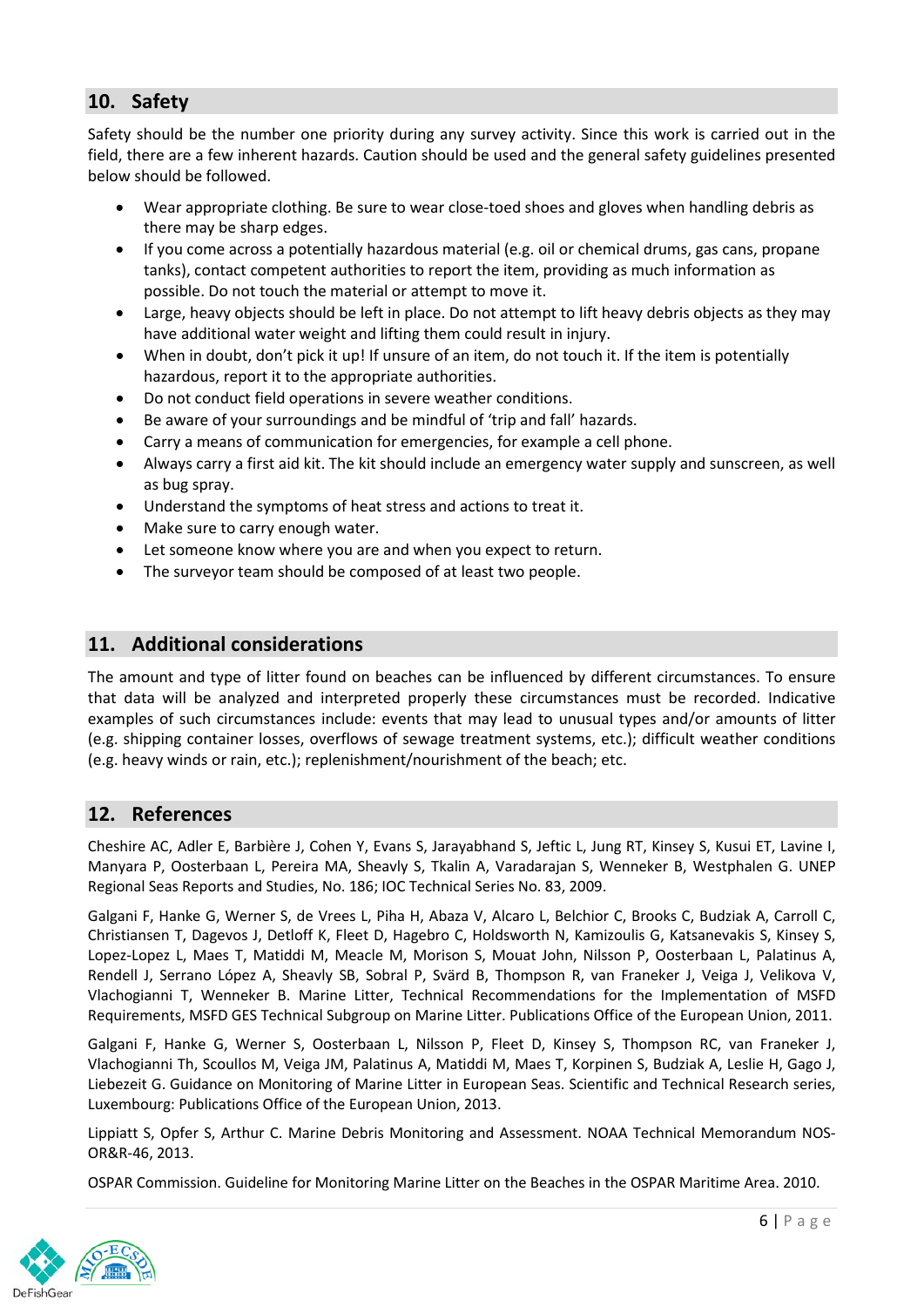Annex I: Beach Identity Sheet Annex II: Survey Sheet (100m)

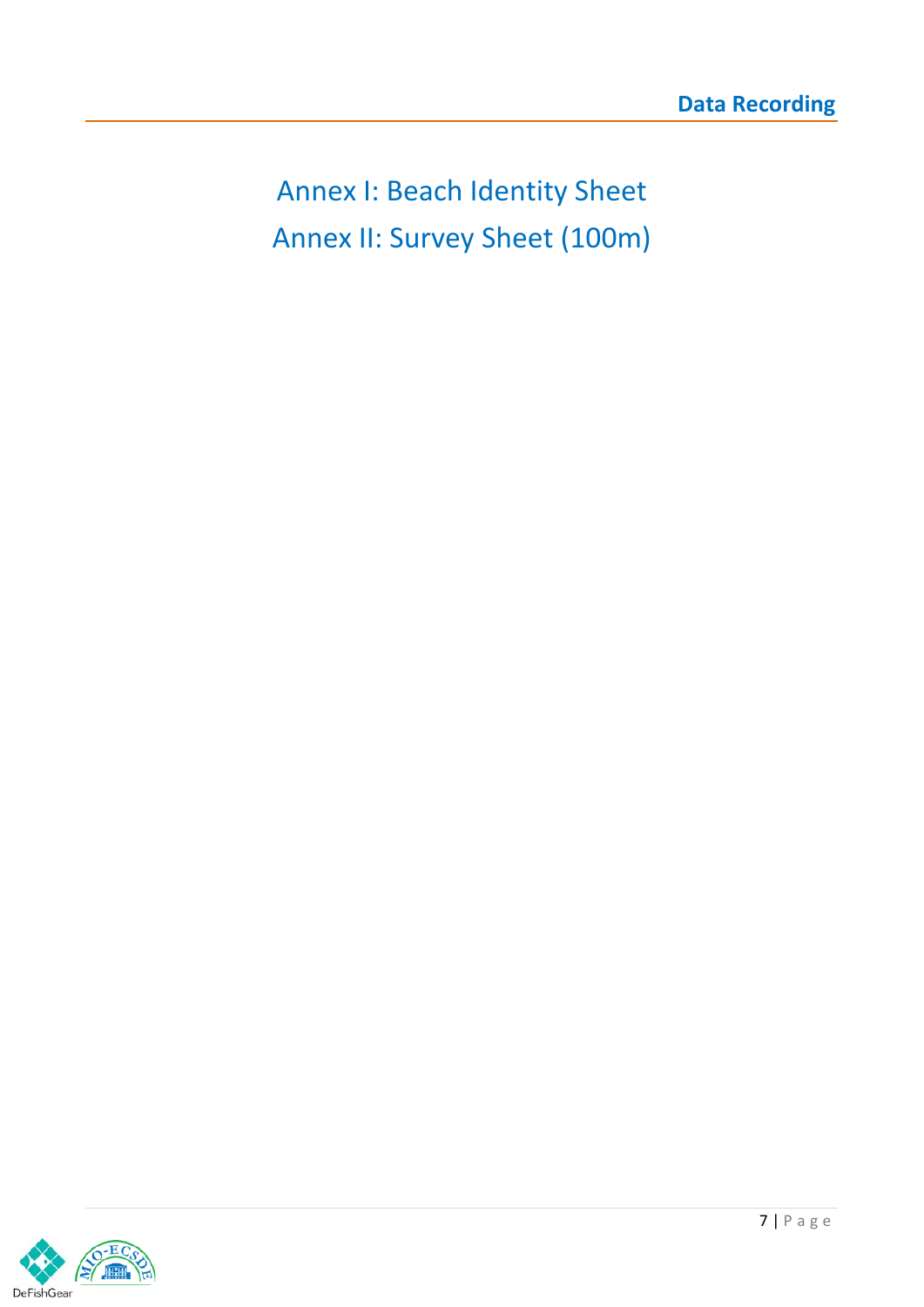## Monitoring Marine Litter on Beaches Beach Identity Sheet

| 1. |                                                                                                                 |  |  |  |  |
|----|-----------------------------------------------------------------------------------------------------------------|--|--|--|--|
| 2. |                                                                                                                 |  |  |  |  |
| 3. |                                                                                                                 |  |  |  |  |
| 4. |                                                                                                                 |  |  |  |  |
| 5. | GPS coordinates of the four corners of the sampling unit:                                                       |  |  |  |  |
|    |                                                                                                                 |  |  |  |  |
|    |                                                                                                                 |  |  |  |  |
|    |                                                                                                                 |  |  |  |  |
|    |                                                                                                                 |  |  |  |  |
| 6. |                                                                                                                 |  |  |  |  |
| 7. |                                                                                                                 |  |  |  |  |
| 8. | Prevailing sea currents off the beach: $\square$ N $\square$ E $\square$ S $\square$ W                          |  |  |  |  |
| 9. | Prevailing winds: $\square$ N $\square$ E $\square$ S $\square$ W                                               |  |  |  |  |
|    |                                                                                                                 |  |  |  |  |
|    |                                                                                                                 |  |  |  |  |
|    | When you look from the beach to the sea, what direction is the beach facing: $\Box \cap \Box \in \Box S \Box W$ |  |  |  |  |
|    |                                                                                                                 |  |  |  |  |
|    |                                                                                                                 |  |  |  |  |

Are there any objects in the sea (e.g. a pier) that influence the currents: …………………………………………………………………………………………

\_\_\_\_\_\_\_\_\_\_\_\_\_\_\_\_\_\_\_\_\_\_\_\_\_\_\_\_\_\_\_\_\_\_\_\_\_\_\_\_\_\_\_\_\_\_\_\_\_\_\_\_\_\_\_\_\_\_\_\_\_\_\_\_\_\_\_\_\_\_\_\_\_\_\_\_\_\_\_\_

| Prevalent beach usage (local people, swimming and sunbathing, fishing, surfing, sailing, etc.): |                               |  |  |  |
|-------------------------------------------------------------------------------------------------|-------------------------------|--|--|--|
|                                                                                                 | seasonal or whole year round: |  |  |  |
|                                                                                                 | seasonal or whole year round: |  |  |  |
|                                                                                                 | seasonal or whole year round: |  |  |  |

\_\_\_\_\_\_\_\_\_\_\_\_\_\_\_\_\_\_\_\_\_\_\_\_\_\_\_\_\_\_\_\_\_\_\_\_\_\_\_\_\_\_\_\_\_\_\_\_\_\_\_\_\_\_\_\_\_\_\_\_\_\_\_\_\_\_\_\_\_\_\_\_\_\_\_\_\_\_\_\_

Access to the beach: *□* Vehicle *□* Pedestrian*□* Boat\*

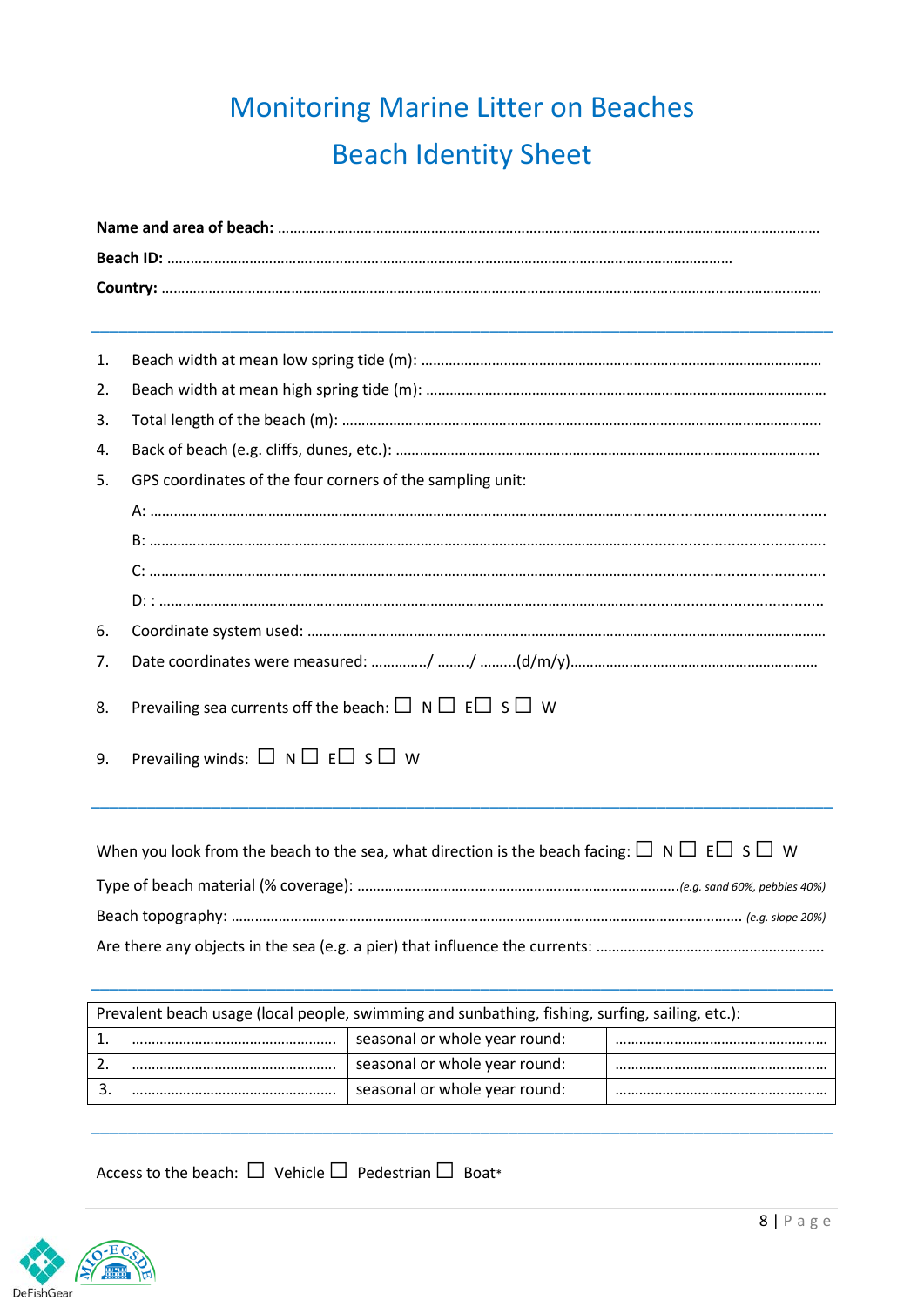| What is the distance to the nearest town:<br>What is the position of the town in relation to the survey<br>area:                     |                                      |                             |                                                   |
|--------------------------------------------------------------------------------------------------------------------------------------|--------------------------------------|-----------------------------|---------------------------------------------------|
| What is the (seasonal) population size of this town:<br>$\square$ Residential:                                                       |                                      |                             |                                                   |
| $\Box$ Residential and tourist                                                                                                       | winter<br>spring<br>summer<br>autumn | $\Box$ Tourist              | winter<br>spring<br>summer<br>autumn              |
| Is there any development behind the beach:                                                                                           |                                      | $\square$ No $\square$ Yes, | please describe                                   |
| Are there food and/or drink outlets on the beach:<br>What is the distance from the survey area to the food and/or drink outlet (km): |                                      |                             | $\square$ No $\square$ Yes                        |
| Present all year round:                                                                                                              |                                      |                             | $\square$ Yes $\square$ No<br>please specify:<br> |
| Position of food and/or drink outlet in relation to the survey area:                                                                 |                                      |                             | $\square$ n $\square$ e $\square$ s $\square$ w   |
| What is the distance from the beach to the nearest shipping lane (km):                                                               |                                      |                             |                                                   |
| What is the estimated traffic density (number of ships/year) :                                                                       |                                      |                             |                                                   |
| Is it used mainly by merchant ships, fishing vessels or all kinds:                                                                   |                                      |                             |                                                   |
| Position of shipping lane in relation to survey area:                                                                                |                                      |                             | $\square$ n $\square$ e $\square$ s $\square$ w   |
|                                                                                                                                      |                                      |                             |                                                   |
|                                                                                                                                      |                                      |                             |                                                   |
| Position of harbor in relation to survey area:                                                                                       |                                      |                             | $\square$ n $\square$ e $\square$ s $\square$ w   |
|                                                                                                                                      |                                      |                             |                                                   |
|                                                                                                                                      |                                      |                             |                                                   |
|                                                                                                                                      |                                      |                             |                                                   |
|                                                                                                                                      |                                      |                             |                                                   |
| Position of river mouth in relation to survey area:                                                                                  |                                      |                             | $\square$ n $\square$ e $\square$ s $\square$ w   |

\_\_\_\_\_\_\_\_\_\_\_\_\_\_\_\_\_\_\_\_\_\_\_\_\_\_\_\_\_\_\_\_\_\_\_\_\_\_\_\_\_\_\_\_\_\_\_\_\_\_\_\_\_\_\_\_\_\_\_\_\_\_\_\_\_\_\_\_\_\_\_\_\_\_\_\_\_\_\_\_

\_\_\_\_\_\_\_\_\_\_\_\_\_\_\_\_\_\_\_\_\_\_\_\_\_\_\_\_\_\_\_\_\_\_\_\_\_\_\_\_\_\_\_\_\_\_\_\_\_\_\_\_\_\_\_\_\_\_\_\_\_\_\_\_\_\_\_\_\_\_\_\_\_\_\_\_\_\_\_\_

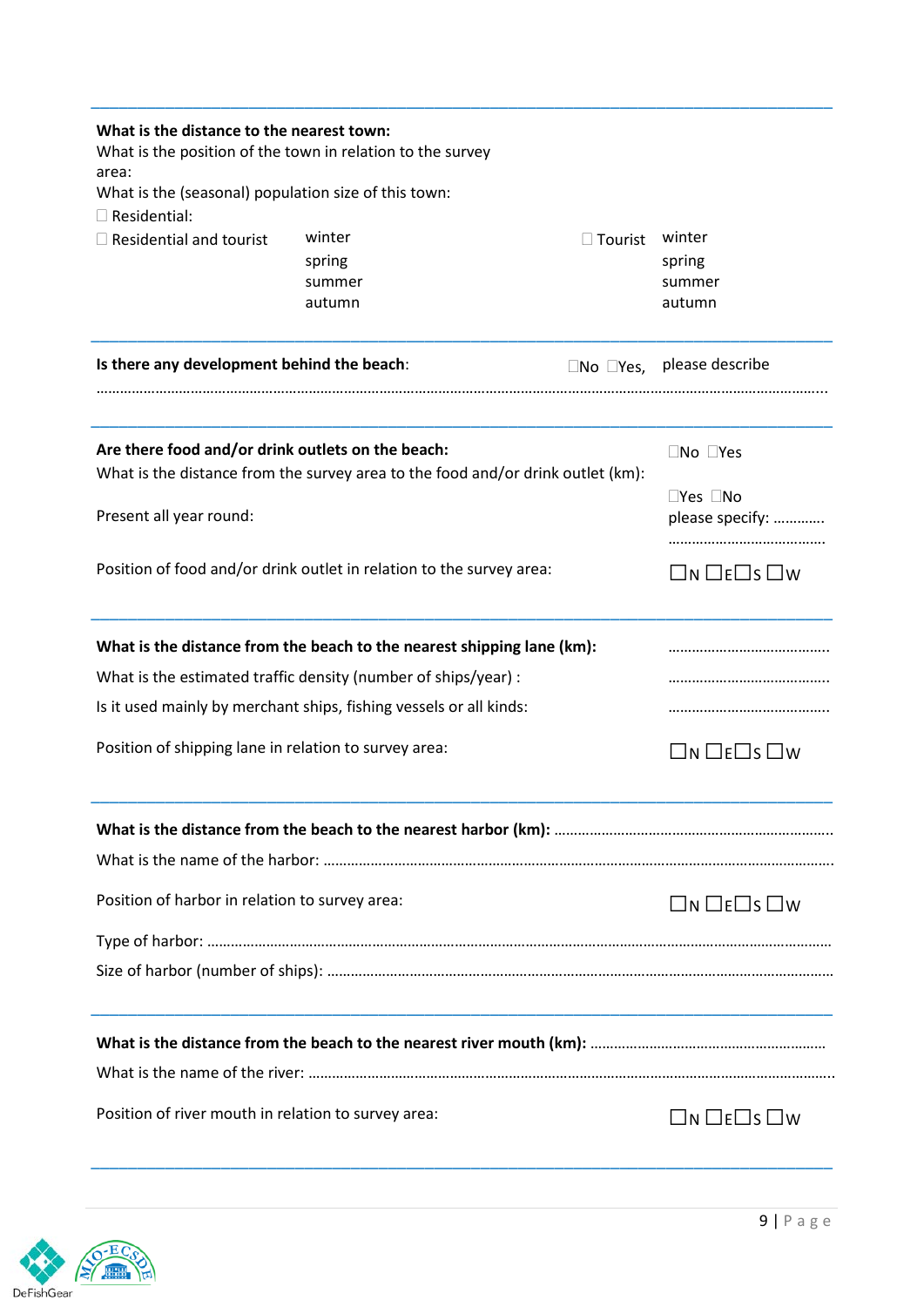| Position of discharge points in relation to survey area: |                               | $\Box$ N $\Box$ E $\Box$ S $\Box$ W                                                                    |
|----------------------------------------------------------|-------------------------------|--------------------------------------------------------------------------------------------------------|
| How often is the beach cleaned:                          |                               | □Daily □Weekly □Monthly □Other                                                                         |
| All year round:                                          |                               |                                                                                                        |
| Seasonal, please specify in months:                      |                               |                                                                                                        |
|                                                          |                               | □Daily □Weekly □Monthly □Other                                                                         |
| What method is used:                                     |                               | □Manual □Mechanical                                                                                    |
| Who is responsible for the cleaning:                     |                               |                                                                                                        |
|                                                          |                               |                                                                                                        |
|                                                          |                               |                                                                                                        |
|                                                          |                               |                                                                                                        |
| Please include:                                          |                               |                                                                                                        |
| 1. A map of the beach                                    |                               |                                                                                                        |
|                                                          |                               | 2. A map of the beach and the local surroundings. When relevant please mark on this map the following: |
| □ Nearest town                                           | □ Food/drink outlets          | $\Box$ Nearest shipping lane                                                                           |
| □ Nearest harbor                                         | $\square$ Nearest river mouth | $\Box$ Discharge or discharges of waste water                                                          |
| 3. A regional map                                        |                               |                                                                                                        |
| Date sheet is filled in:                                 | //<br>(d/m/y)                 |                                                                                                        |
| Name:                                                    |                               |                                                                                                        |

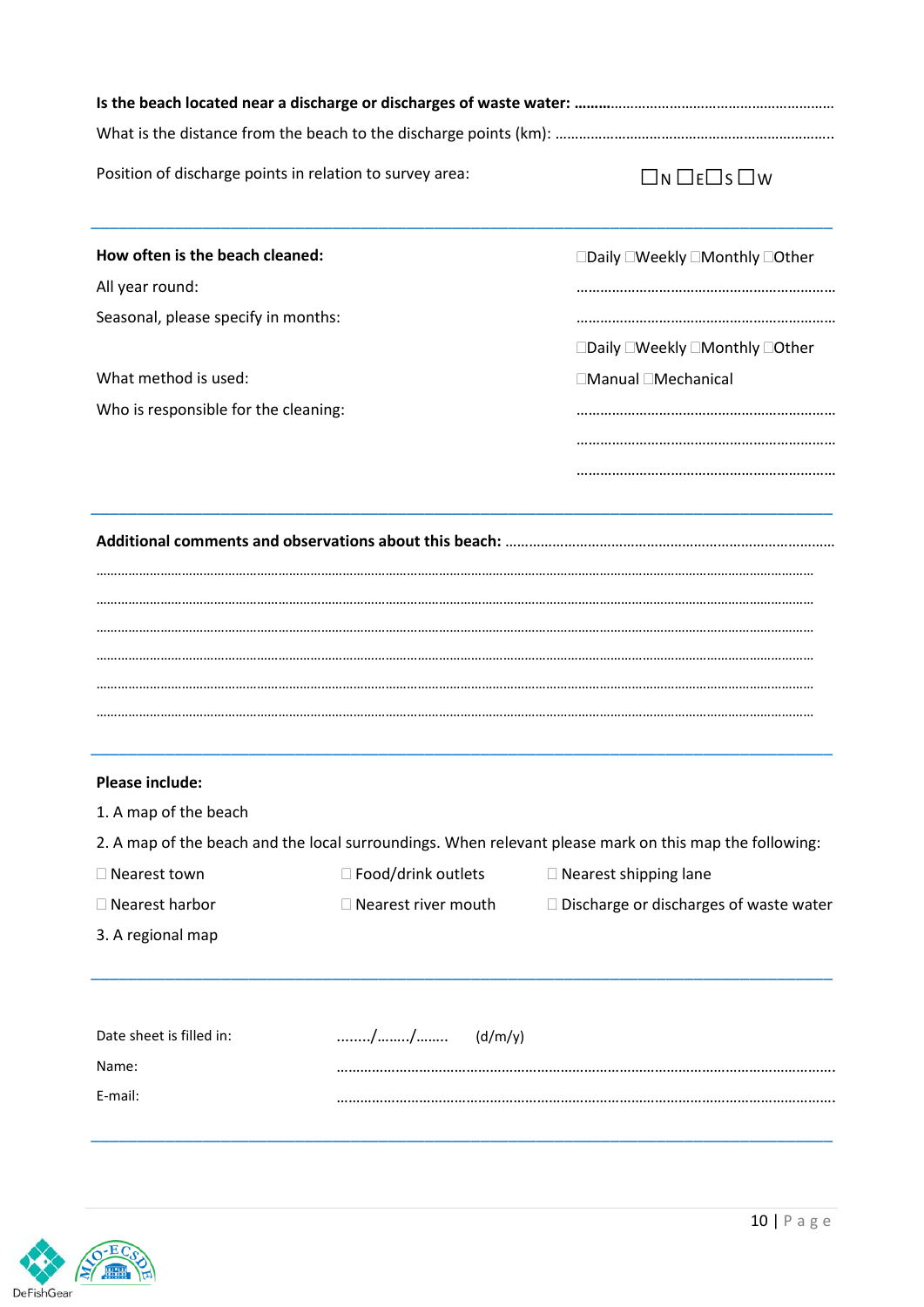### Monitoring Marine Litter on Beaches Survey Sheet (100m)

#### Additional Information

| When was the beach last cleaned: |  |  |  |  |  |  |  |
|----------------------------------|--|--|--|--|--|--|--|
|                                  |  |  |  |  |  |  |  |
| meters:                          |  |  |  |  |  |  |  |

Did any of the following weather conditions affect the data of the survey? If so, please tick appropriate box:

\_\_\_\_\_\_\_\_\_\_\_\_\_\_\_\_\_\_\_\_\_\_\_\_\_\_\_\_\_\_\_\_\_\_\_\_\_\_\_\_\_\_\_\_\_\_\_\_\_\_\_\_\_\_\_\_\_\_\_\_\_\_\_\_\_\_\_\_\_\_\_\_\_\_\_\_\_\_\_\_

|                                        | $\Box$ Wind $\Box$ Rain $\Box$ Snow $\Box$ Ice $\Box$ Fog |     |                                                  |  |
|----------------------------------------|-----------------------------------------------------------|-----|--------------------------------------------------|--|
|                                        |                                                           |     | $\Box$ Sand storm $\Box$ Exceptionally high tide |  |
| Did you find stranded or dead animals: | $\Box$ Yes $\Box$ No                                      |     | If so, how many:                                 |  |
|                                        | $\Box$ Alive $\Box$ Dead                                  |     |                                                  |  |
|                                        |                                                           |     |                                                  |  |
| Is the animal entangled in litter:     | <b>Yes</b>                                                | ∃No |                                                  |  |

If so, please describe nature of the entanglement and type of litter: ………………………………………………………… ……………………………………………………………………………………………………………………………………………………………………

\_\_\_\_\_\_\_\_\_\_\_\_\_\_\_\_\_\_\_\_\_\_\_\_\_\_\_\_\_\_\_\_\_\_\_\_\_\_\_\_\_\_\_\_\_\_\_\_\_\_\_\_\_\_\_\_\_\_\_\_\_\_\_\_\_\_\_\_\_\_\_\_\_\_\_\_\_\_\_\_

Were there any circumstances that influenced the survey? (For example tracks on the beach (cleaning or other), recent replenishment/nourishment of the beach or other, difficulties in identifying items due to the presence of large amounts of wood washed ashore, etc.). Please specify:……………………………………………………………………………………………………………………………………………..

……………………………………………………………………………………………………………………………………………………………………. Were there any events that led to unusual types and/or amounts of litter on the beach? (For example beach party or other) Please specify: …………………………………………………………………………………………………………………………………………….

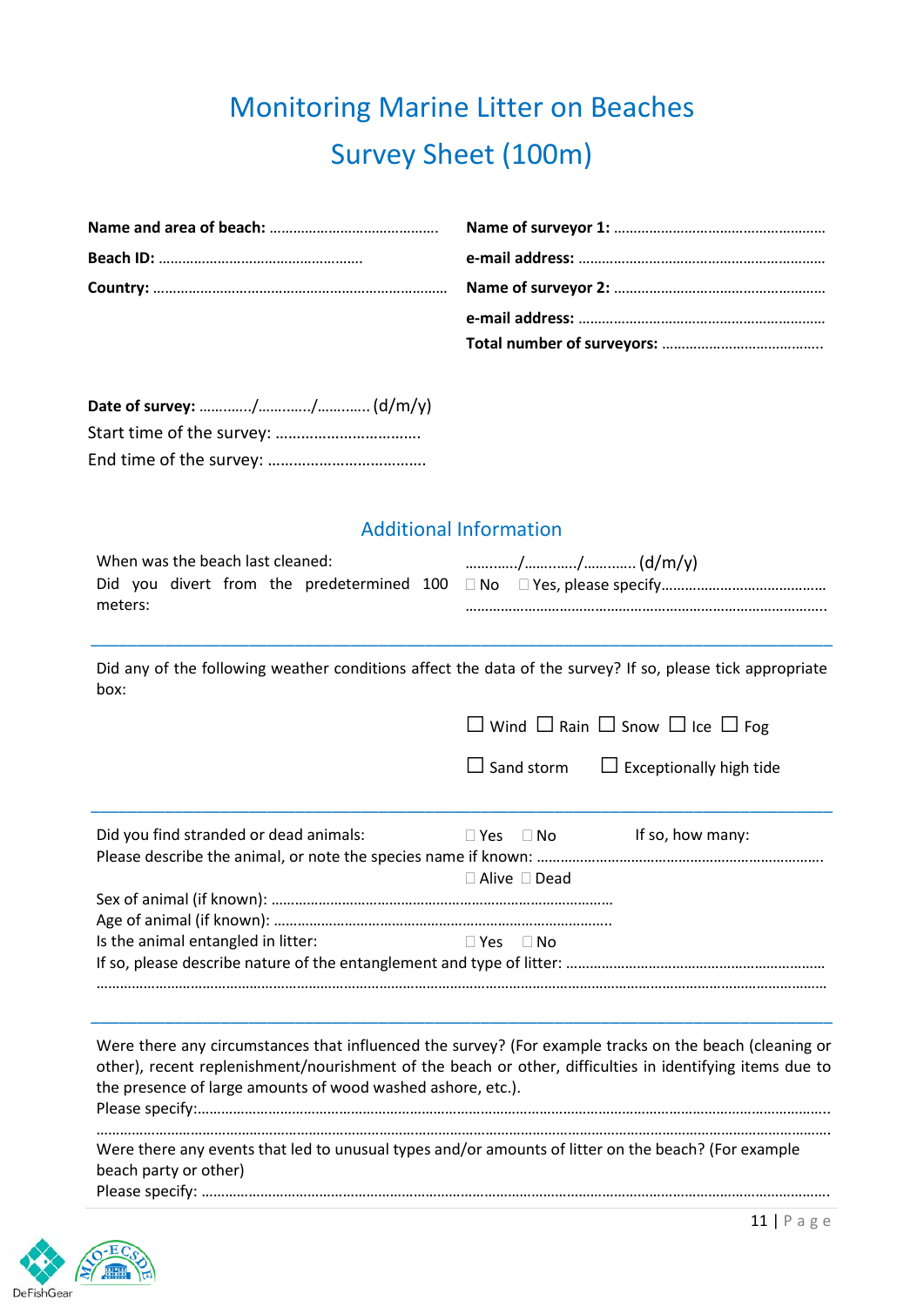|                | <b>ARTIFICIAL POLYMER MATERIALS</b>                                 |             |              |  |  |
|----------------|---------------------------------------------------------------------|-------------|--------------|--|--|
| Code           | Items name                                                          | Item counts | <b>Total</b> |  |  |
| G1             | 4/6-pack yokes, six-pack rings                                      |             |              |  |  |
| G <sub>3</sub> | Shopping bags, incl. pieces                                         |             |              |  |  |
| G4             | Small plastic bags, e.g. freezer bags, including pieces             |             |              |  |  |
| G5             | Plastic bag collective roll; what remains from rip-off plastic bags |             |              |  |  |
| G7             | Drink bottles <= 0.51                                               |             |              |  |  |
| G8             | Drink bottles > 0.51                                                |             |              |  |  |
| G9             | Cleaner/cleanser bottles & containers                               |             |              |  |  |
| G10            | Food containers incl. fast food containers                          |             |              |  |  |
| G11            | Beach use related cosmetic bottles and containers, e.g. Sunblocks   |             |              |  |  |
| G12            | Other cosmetics bottles & containers                                |             |              |  |  |
| G13            | Other bottles & containers (drums)                                  |             |              |  |  |
| G14            | Engine oil bottles & containers <50 cm                              |             |              |  |  |
| G15            | Engine oil bottles & containers > 50 cm                             |             |              |  |  |
| G16            | Jerry cans (square plastic containers with handle)                  |             |              |  |  |
| G17            | Injection gun containers                                            |             |              |  |  |
| G18            | Crates and containers / baskets                                     |             |              |  |  |
| G19            | <b>Car parts</b>                                                    |             |              |  |  |
| G21            | <b>Plastic caps/lids from drinks</b>                                |             |              |  |  |
| G22            | Plastic caps/lids from chemicals, detergents (non-food)             |             |              |  |  |
| G23            | Plastic caps/lids unidentified                                      |             |              |  |  |
| G24            | Plastic rings from bottle caps/lids                                 |             |              |  |  |
| G25            | Tobacco pouches / plastic cigarette box packaging                   |             |              |  |  |
| G26            | <b>Cigarette lighters</b>                                           |             |              |  |  |
| G27            | <b>Cigarette butts and filters</b>                                  |             |              |  |  |
| G28            | Pens and pen lids                                                   |             |              |  |  |
| G29            | Combs/hair brushes/sunglasses                                       |             |              |  |  |
| G30            | Crisps packets/sweets wrappers                                      |             |              |  |  |
| G31            | <b>Lolly sticks</b>                                                 |             |              |  |  |
| G32            | <b>Toys and party poppers</b>                                       |             |              |  |  |
| G33            | <b>Cups and cup lids</b>                                            |             |              |  |  |
| G34            | <b>Cutlery and trays</b>                                            |             |              |  |  |
| G35            | <b>Straws and stirrers</b>                                          |             |              |  |  |
| G36            | Fertilizer/animal feed bags                                         |             |              |  |  |
| G37            | Mesh vegetable bags                                                 |             |              |  |  |
| G40            | <b>Gloves (washing up)</b>                                          |             |              |  |  |
| G41            | Gloves (industrial/professional rubber gloves)                      |             |              |  |  |
| G42            | Crab/lobster pots and tops                                          |             |              |  |  |
| G43            | Tags (fishing and industry)                                         |             |              |  |  |
| G44            | <b>Octopus pots</b>                                                 |             |              |  |  |
| G45            | <b>Mussels nets, Oyster nets</b>                                    |             |              |  |  |
| G46            | Oyster trays (round from oyster cultures)                           |             |              |  |  |
| G47            | Plastic sheeting from mussel culture (Tahitians)                    |             |              |  |  |
| G49            | Rope (diameter more than 1cm)                                       |             |              |  |  |
| G50            | String and cord (diameter less than 1cm)                            |             |              |  |  |
|                |                                                                     |             |              |  |  |

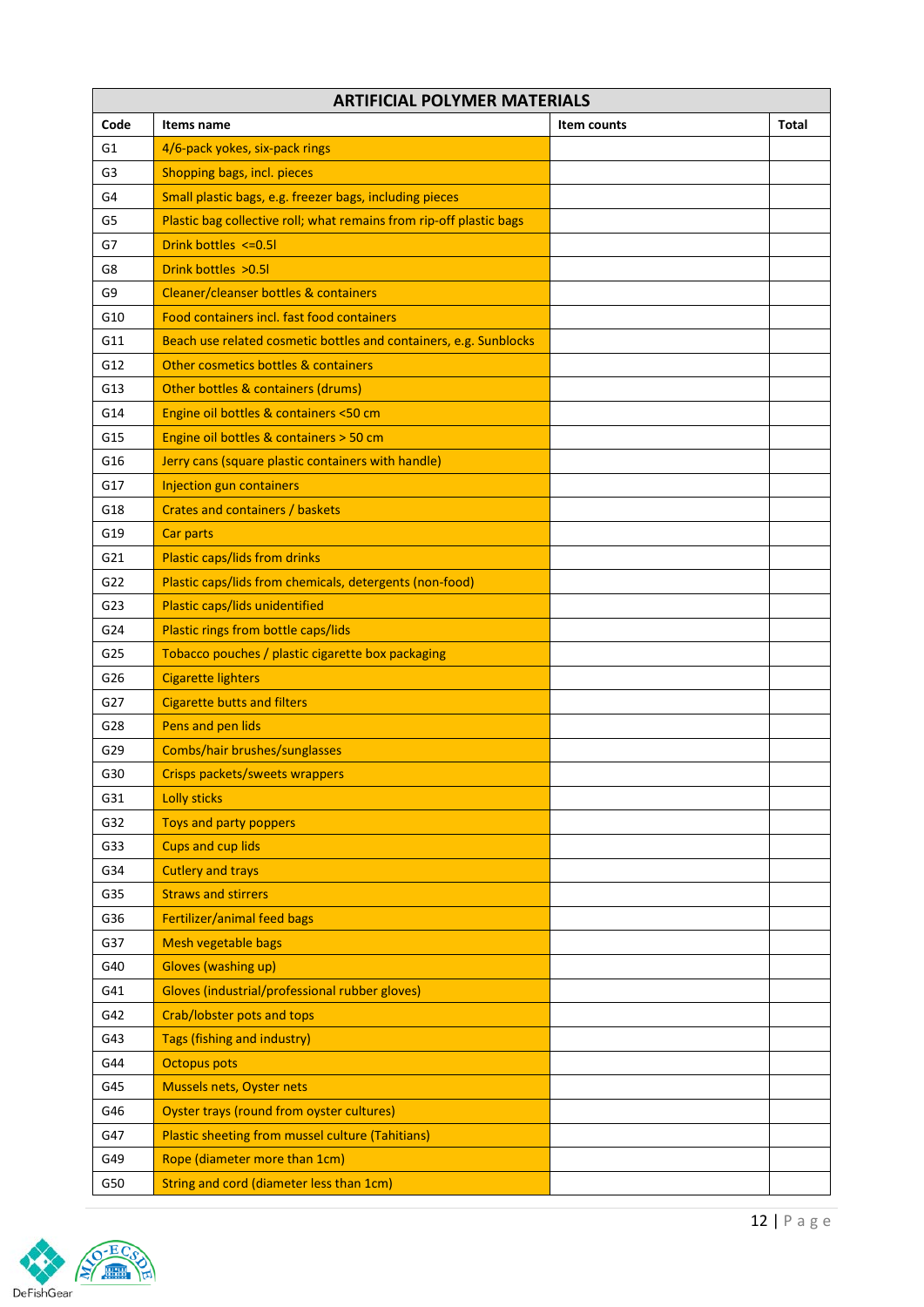| G53  | Nets and pieces of net < 50 cm                  |                          |  |
|------|-------------------------------------------------|--------------------------|--|
| G54  | Nets and pieces of net > 50 cm                  |                          |  |
| G56  | Tangled nets/cord                               |                          |  |
| G57  | Fish boxes - plastic                            |                          |  |
| G58  | Fish boxes - expanded polystyrene               |                          |  |
| G59  | <b>Fishing line/monofilament (angling)</b>      |                          |  |
| G60  | Light sticks (tubes with fluid) incl. packaging |                          |  |
| G62  | <b>Floats for fishing nets</b>                  |                          |  |
| G63  | <b>Buoys</b>                                    |                          |  |
| G64  | <b>Fenders</b>                                  |                          |  |
| G65  | <b>Buckets</b>                                  |                          |  |
| G66  | <b>Strapping bands</b>                          |                          |  |
| G67  | Sheets, industrial packaging, plastic sheeting  |                          |  |
| G68  | Fiberglass/fragments                            |                          |  |
| G69  | <b>Hard hats/Helmets</b>                        |                          |  |
| G70  | <b>Shotgun cartridges</b>                       |                          |  |
| G71  | Shoes/sandals                                   |                          |  |
| G72  | <b>Traffic cones</b>                            |                          |  |
| G73  | Foam sponge                                     |                          |  |
| G79  | Plastic pieces 2.5 cm > < 50cm                  |                          |  |
| G80  | Plastic pieces > 50 cm                          |                          |  |
| G82  | Polystyrene pieces 2.5 cm > < 50cm              |                          |  |
| G83  | Polystyrene pieces > 50 cm                      |                          |  |
| G84  | CD, CD-boxes                                    |                          |  |
| G85  | Salt packaging                                  |                          |  |
| G86  | Fin trees (from fins for scuba diving)          |                          |  |
| G87  | <b>Masking tape</b>                             |                          |  |
| G88  | Telephone (incl. parts)                         |                          |  |
| G89  | <b>Plastic construction waste</b>               |                          |  |
| G90  | <b>Plastic flower pots</b>                      |                          |  |
| G91  | Biomass holder from sewage treatment plants     |                          |  |
| G92  | <b>Bait containers/packaging</b>                |                          |  |
| G93  | <b>Cable ties</b>                               |                          |  |
| G95  | <b>Cotton bud sticks</b>                        |                          |  |
| G96  | Sanitary towels/panty liners/backing strips     |                          |  |
| G97  | <b>Toilet fresheners</b>                        |                          |  |
| G98  | Diapers/nappies                                 |                          |  |
| G99  | Syringes/needles                                |                          |  |
| G100 | Medical/Pharmaceuticals containers/tubes        |                          |  |
| G101 | Dog faeces bags                                 |                          |  |
| G102 | <b>Flip-flops</b>                               |                          |  |
| G124 | Other plastic/polystyrene items (identifiable)  |                          |  |
|      |                                                 | <b>Total weight (kg)</b> |  |

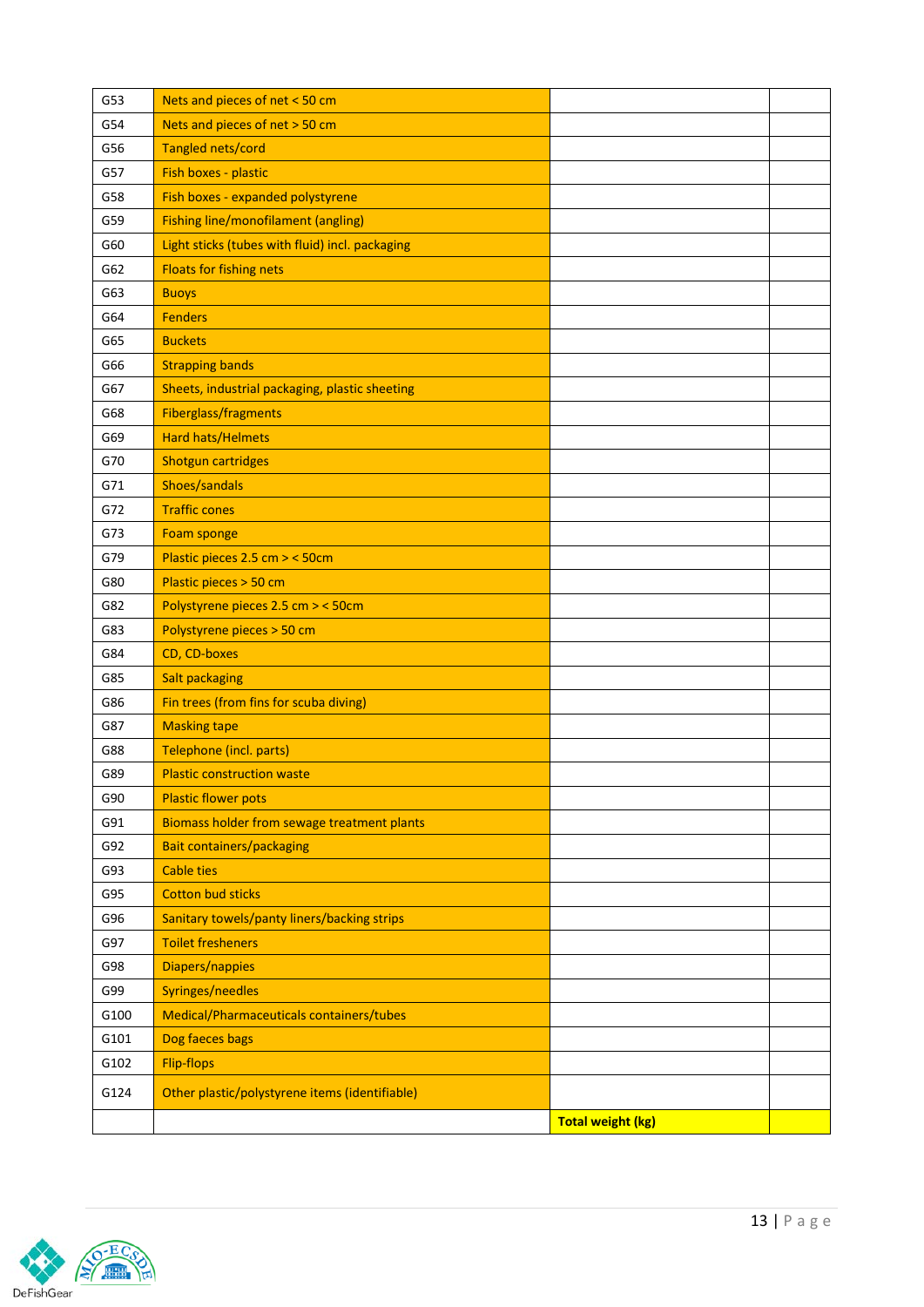|      | <b>RUBBER</b>                                        |                          |              |  |  |
|------|------------------------------------------------------|--------------------------|--------------|--|--|
| Code | Items name                                           | Item counts              | <b>Total</b> |  |  |
| G125 | <b>Balloons and balloon sticks</b>                   |                          |              |  |  |
| G126 | <b>Balls</b>                                         |                          |              |  |  |
| G127 | <b>Rubber boots</b>                                  |                          |              |  |  |
| G128 | Tyres and belts                                      |                          |              |  |  |
| G129 | Inner-tubes and rubber sheets                        |                          |              |  |  |
| G130 | Wheels                                               |                          |              |  |  |
| G131 | Rubber bands (small, for kitchen/household/post use) |                          |              |  |  |
| G132 | Bobbins (fishing)                                    |                          |              |  |  |
| G133 | Condoms (incl. packaging)                            |                          |              |  |  |
| G134 | Other rubber pieces                                  |                          |              |  |  |
|      |                                                      | <b>Total weight (kg)</b> |              |  |  |

|      | <b>CLOTH/TEXTILE</b>                    |                          |              |  |  |
|------|-----------------------------------------|--------------------------|--------------|--|--|
| Code | Items name                              | Item counts              | <b>Total</b> |  |  |
| G137 | Clothing / rags (clothes, hats, towels) |                          |              |  |  |
| G138 | Shoes and sandals (e.g. leather, cloth) |                          |              |  |  |
| G139 | Backpacks & bags                        |                          |              |  |  |
| G140 | Sacking (hessian)                       |                          |              |  |  |
| G141 | Carpet & furnishing                     |                          |              |  |  |
| G142 | Rope, string and nets                   |                          |              |  |  |
| G143 | Sails, canvas                           |                          |              |  |  |
| G144 | Tampons and tampon applicators          |                          |              |  |  |
| G145 | Other textiles (incl. rags)             |                          |              |  |  |
|      |                                         | <b>Total weight (kg)</b> |              |  |  |

| PAPER/CARDBOARD |                                                   |                          |              |
|-----------------|---------------------------------------------------|--------------------------|--------------|
| Code            | Items name                                        | Item counts              | <b>Total</b> |
| G147            | Paper bags                                        |                          |              |
| G148            | Cardboard (boxes & fragments)                     |                          |              |
| G150            | Cartons/Tetrapack Milk                            |                          |              |
| G151            | Cartons/Tetrapack (others)                        |                          |              |
| G152            | Cigarette packets                                 |                          |              |
| G153            | Cups, food trays, food wrappers, drink containers |                          |              |
| G154            | Newspapers & magazines                            |                          |              |
| G155            | <b>Tubes for fireworks</b>                        |                          |              |
| G156            | Paper fragments                                   |                          |              |
| G158            | Other paper items                                 |                          |              |
|                 |                                                   | <b>Total weight (kg)</b> |              |

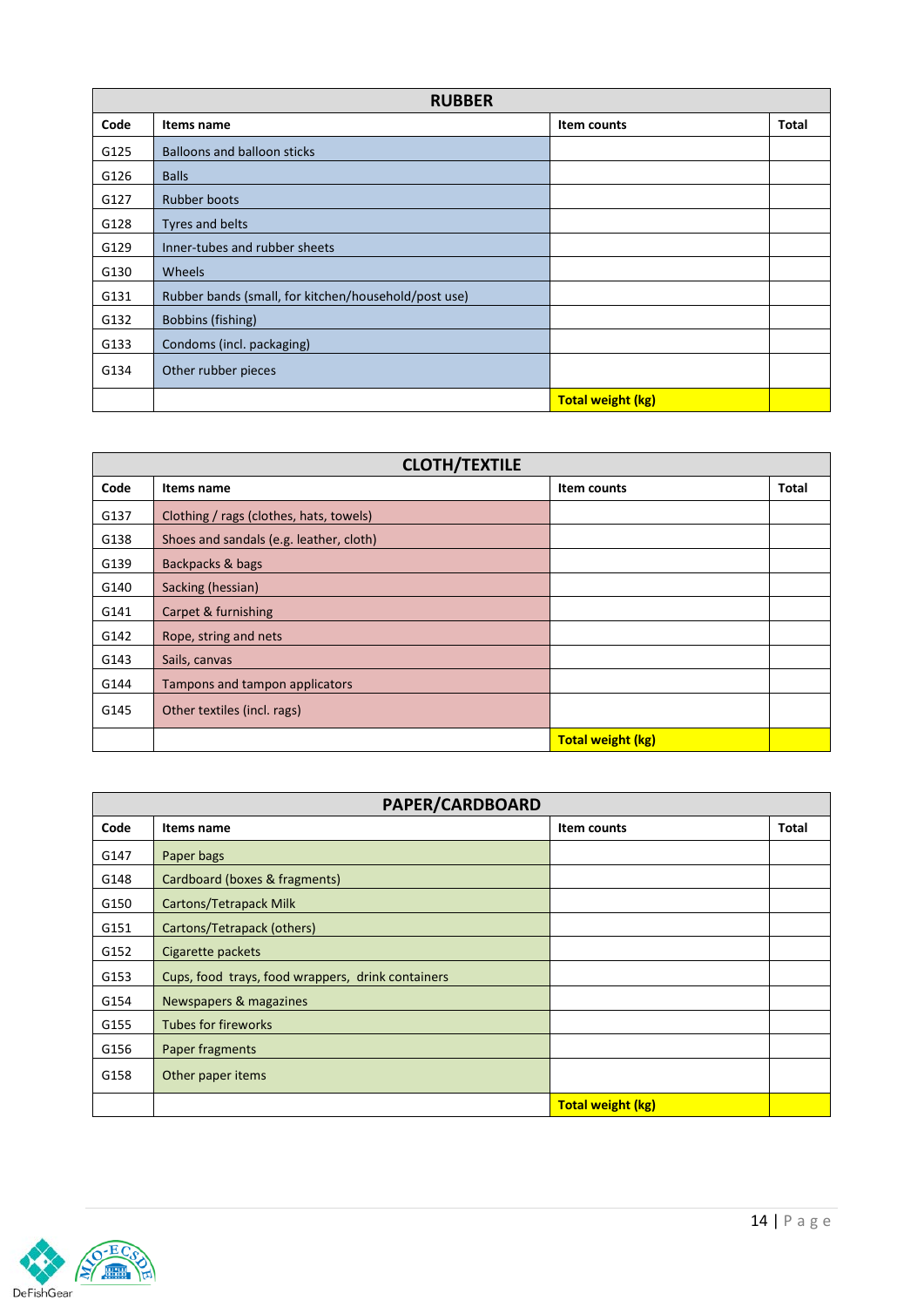| PROCESSED/WORKED WOOD |                                                      |                          |              |
|-----------------------|------------------------------------------------------|--------------------------|--------------|
| Code                  | Items name                                           | Item counts              | <b>Total</b> |
| G159                  | Corks                                                |                          |              |
| G160                  | <b>Pallets</b>                                       |                          |              |
| G161                  | Processed timber                                     |                          |              |
| G162                  | Crates                                               |                          |              |
| G163                  | Crab/lobster pots                                    |                          |              |
| G164                  | Fish boxes                                           |                          |              |
| G165                  | Ice-cream sticks, chip forks, chopsticks, toothpicks |                          |              |
| G166                  | Paint brushes                                        |                          |              |
| G167                  | Matches & fireworks                                  |                          |              |
| G171                  | Other wood < 50 cm                                   |                          |              |
| G172                  | Other wood $>$ 50 cm                                 |                          |              |
|                       |                                                      | <b>Total weight (kg)</b> |              |

| <b>METAL</b> |                                                  |                          |  |
|--------------|--------------------------------------------------|--------------------------|--|
| G174         | Aerosol/Spray cans                               |                          |  |
| G175         | Cans (beverage)                                  |                          |  |
| G176         | Cans (food)                                      |                          |  |
| G177         | Foil wrappers, aluminum foil                     |                          |  |
| G178         | Bottle caps, lids & pull tabs                    |                          |  |
| G179         | Disposable BBQs                                  |                          |  |
| G180         | Appliances (refrigerators, washers, etc.)        |                          |  |
| G181         | Tableware (plates, cups & cutlery)               |                          |  |
| G182         | Fishing related (weights, sinkers, lures, hooks) |                          |  |
| G184         | Lobster/crab pots                                |                          |  |
| G186         | Industrial scrap                                 |                          |  |
| G187         | Drums, e.g. oil                                  |                          |  |
| G188         | Other cans $(< 4 L)$                             |                          |  |
| G189         | Gas bottles, drums & buckets ( > 4 L)            |                          |  |
| G190         | Paint tins                                       |                          |  |
| G191         | Wire, wire mesh, barbed wire                     |                          |  |
| G193         | Car parts / batteries                            |                          |  |
| G194         | Cables                                           |                          |  |
| G195         | <b>Household Batteries</b>                       |                          |  |
| G198         | Other metal pieces < 50 cm                       |                          |  |
| G199         | Other metal pieces > 50 cm                       |                          |  |
|              |                                                  | <b>Total weight (kg)</b> |  |